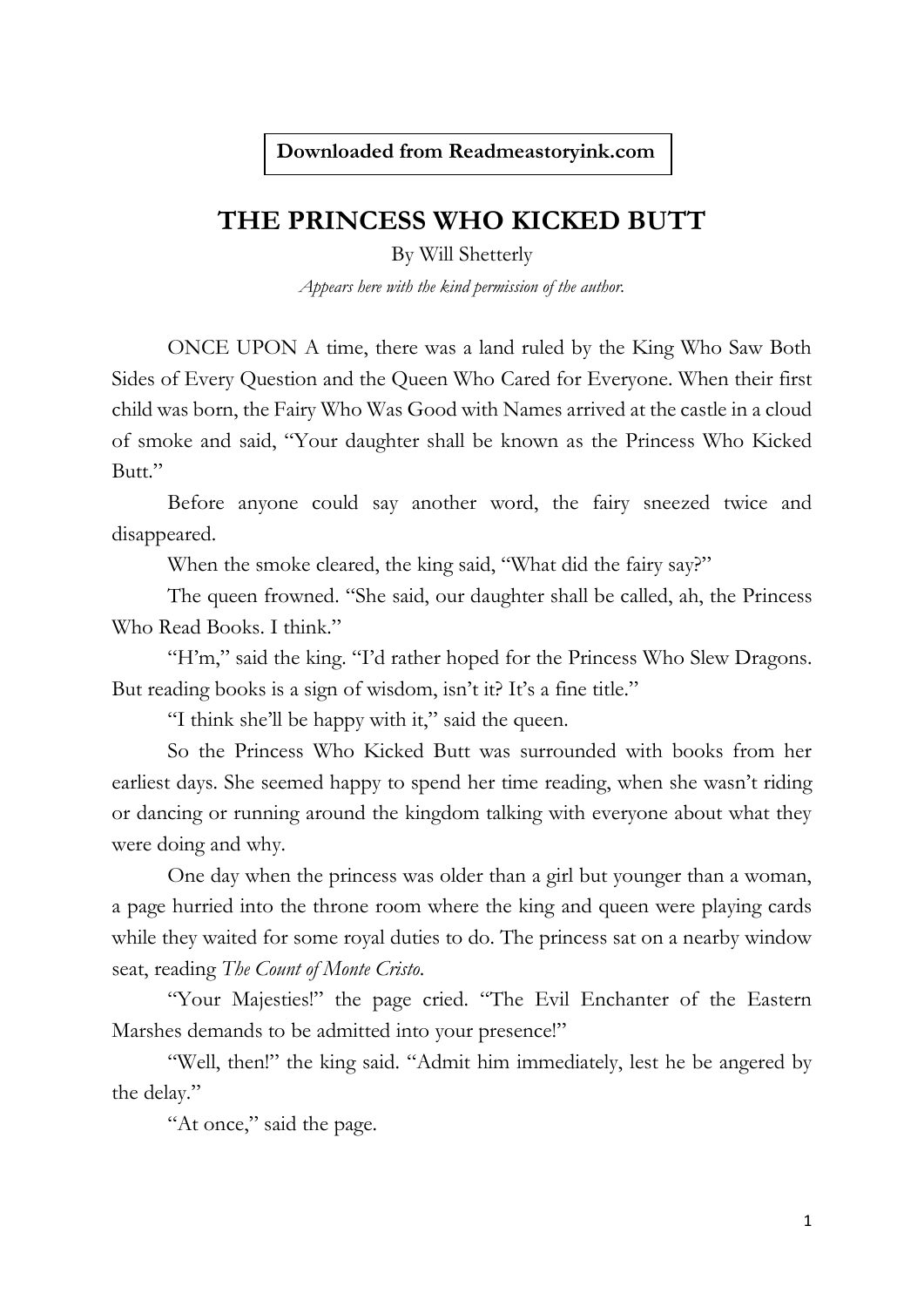"Or perhaps," said the king (and the page turned back to face him so quickly that he almost fell over), "we should make the enchanter wait a few minutes, lest he think he can easily sway us to his whims."

"As you wish," said the page.

"Wait, wait," said the king. "Go at once to admit the enchanter. We would not have him think us rude."

"I go," said the page, turning to do so.

"But," said the king (and here the page did trip on the carpet as he turned), "if the enchanter is demanding to be admitted, that's rather rude, isn't it?"

The queen said, "For an evil enchanter, being rude might be the best manners." Then she asked the page, "Have you had enough to eat? if you're dizzy from hunger, we should give you a raise."

"Thank you, Your Majesty," said the page. "But I had a raise just last week and I ate an excellent lunch."

The queen nodded. "Be sure you have milk with every meal. Milk builds strong bones."

"I don't think there's anything wrong with his bones, Mama," said the princess, who secretly liked the page.

The king smiled. "If the enchanter's being polite, we should be polite, too, and if he's being rude, we'll look better by answering rudeness with civility. Don't dawdle, page. Admit him at once."

"At once," said the page, sprinting for the throne-room doors.

"Unless ..." The king barely had time to open his mouth before the doors opened and the page returned. "Your Majesties, I give you the Evil Enchanter of the Eastern Marshes!"

The king smiled at the Evil Enchanter. "Welcome to our castle. Unless you'd rather not be."

"Oh, I'd rather be," said the Evil Enchanter. "Indeed, I feel most welcome to your lands, your people, and your treasure."

"Oh, good," said the king.

"I don't think so, dear," said the queen. "I think he means that he feels welcome to keep our lands, people, and treasure."

"I do," said the Evil Enchanter. "And I shall. My immediate marriage to your daughter followed by Your Majesties' abdication in my favor would be the simplest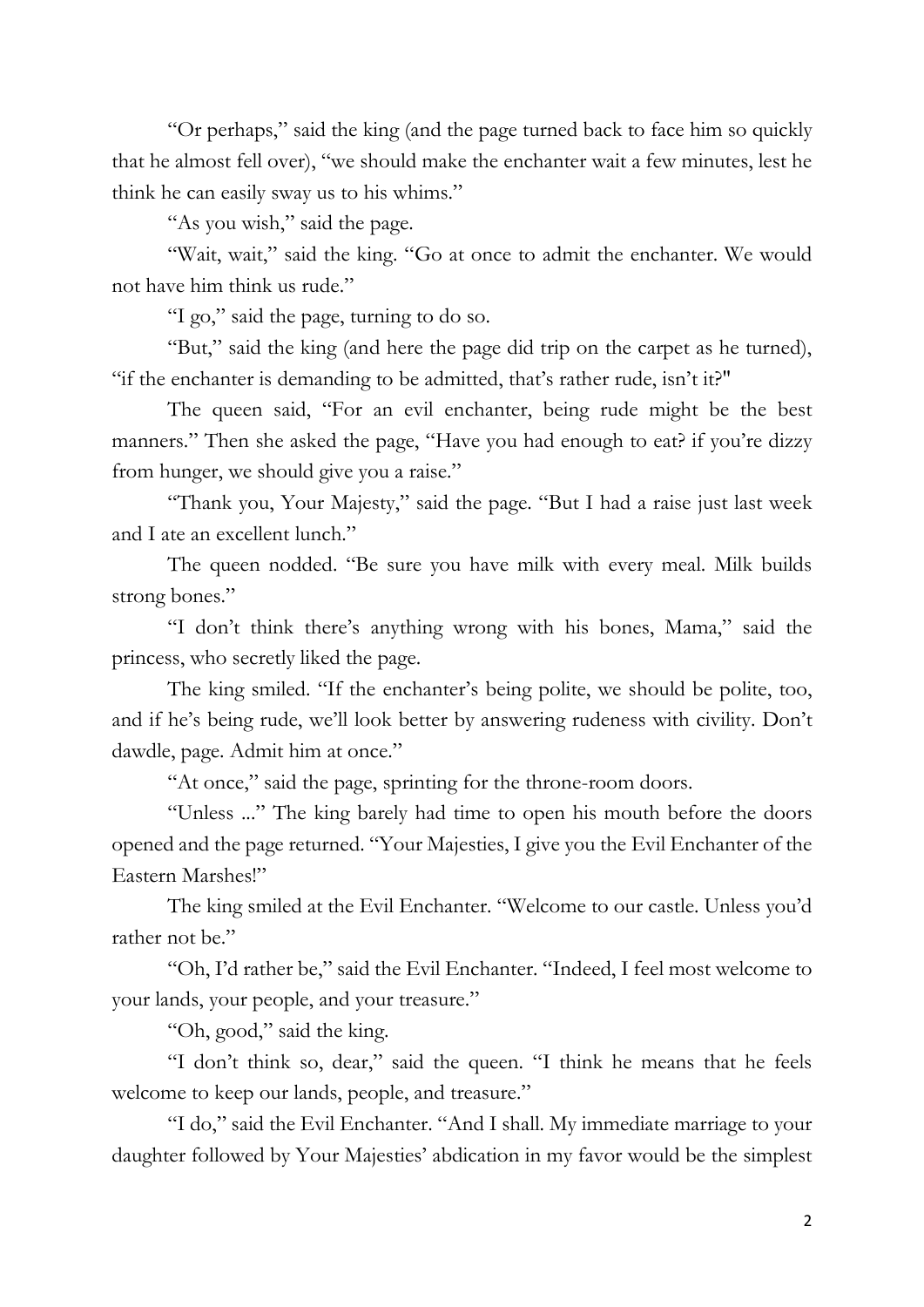solution. Oh, and triple the taxes on the people. That would make a fine wedding present."

"Yes, I suppose so," said the king.

"Dear!" said the queen.

"—if I intended to permit that," said the king.

"I won't marry him," said the princess, thinking it best to give her position on the matter as soon as possible.

The queen turned to her. "Oh, my poor darling, people will suffer no matter how you choose!"

"It's kind of you to notice," said the Evil Enchanter.

"You're right, my dear," the king told the queen. "We shall decide, not she." He nodded at the princess. "And I say you shall marry this evil enchanter, lest he be provoked to further mischief."

"What?" said the princess, the Evil Enchanter, and the page simultaneously.

"But," said the king (and in different ways, the princess, the Evil Enchanter, and the page relaxed), "if we permit this, the enchanter's next demand will surely be even more unforgivable. Therefore, I say you shall not marry him."

"That's your last word?" said the Evil Enchanter.

"It is," said the king.

"Very well." The Evil Enchanter waved his arms once in a broad pass, and he, the king, and the queen disappeared in a cloud of smoke, just as the king said, "Unless—"

The princess and the page stared at the places where the three people had been. "What shall we do, Your Highness?" asked the page.

"Why, I'll rescue them, of course," said the princess.

"I'll accompany you!" cried the page.

"Don't be silly. Someone has to run the country while I'm gone," said the princess. Before the page could reply, the princess strode from the throne room out to the royal stables.

The royal hostler bowed as she said, "I need a horse."

"Of course." He gestured toward a lean, midnight-black mare. "This is Arrives Yesterday, the fastest horse in the land."

"Won't do," said the princess.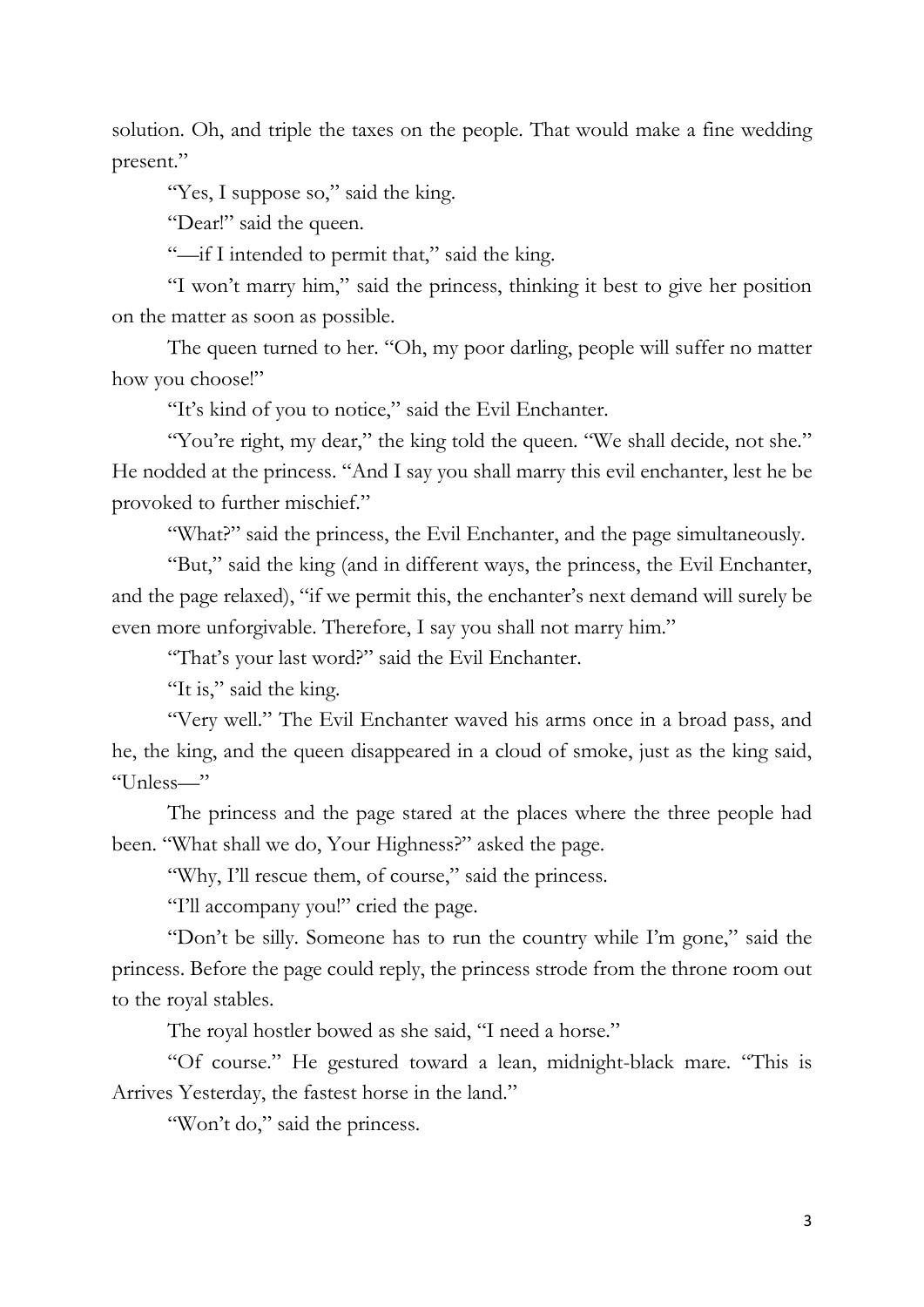"Of course not," said the royal hostler, stepping to the next stall, which held a broad-shouldered golden stallion. "This is Carries All, the sturdiest horse in the land."

"Won't do," said the princess. She stepped to the next stall, which held a wiry horse with black and white splotches on its gray hide. "And this?"

The hostler swallowed and said, "This is Hates Everything, the angriest horse in the land."

"Perfect," said the princess. And before the hostler could say another word, she saddled Hates Everything and rode out.

The moment they passed through the palace gates, Hates Everything tried every trick that every horse has ever tried to escape from its rider, and then he invented seventeen new tricks, each cleverer than the one before. But the princess held on to Hates Everything's back when he bucked, and she lifted her right leg out of the way when he scraped one side against a wall, and she lifted her left leg out of the way when he scraped the other against a tree. She ducked when he ran under a low branch. She jumped off when he flipped head over heels onto his back, and then she jumped right back into the saddle when he stood up again. Finally Hates Everything stood perfectly still in the middle of the road, snorting steam and glaring angrily from side to side.

Two palace guards stood by the gate, watching helplessly. One whispered to the other, "Did the fairy really call her the Princess Who Read Books?"

"Maybe she read a book about riding," said the other guard.

"You're just wasting time," the princess told Hates Everything. "You're not going to get rid of me."

Hates Everything jumped straight up in the air, did a triple somersault, and landed on his feet with the princess still on his back. "You see?" said the princess. "When you carry me to the palace of the Evil Enchanter of the Eastern Marshes, I will set you free."

Hates Everything turned his head to look back at her.

The princess said, "Don't you hate wasting time?"

Hates Everything raced eastward toward the marshes and the palace of the Evil Enchanter.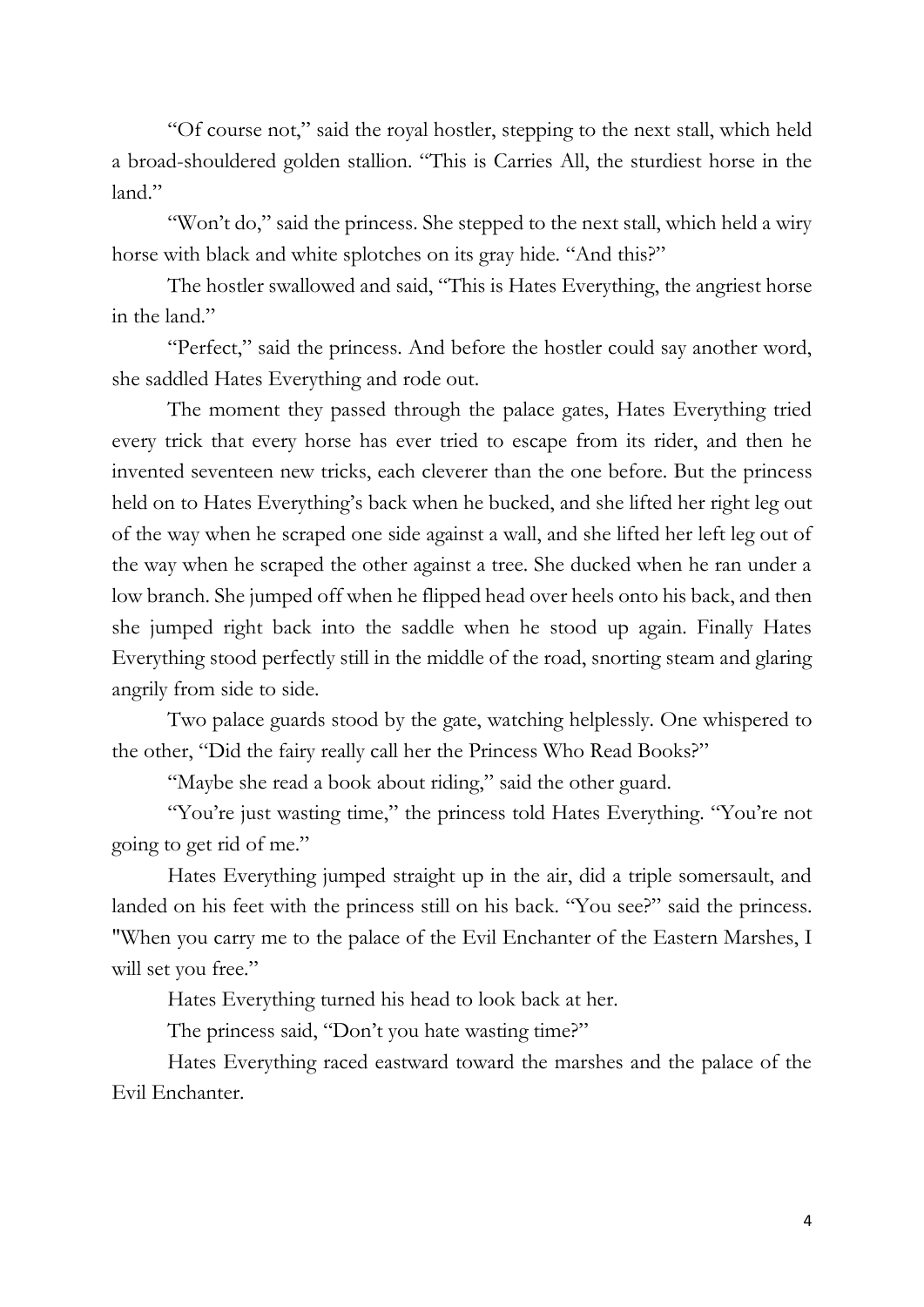When they arrived in the Eastern Marshes, a goblin the color of granite stood in front of the Evil Enchanter's gates. It called, "Have you come to marry my master?"

"No," said the princess.

"Then I cannot let you pass," said the goblin. A long sword appeared in its hands.

"Your fly's open," said the princess.

"Oh!" said the goblin, dropping the sword and turning away to button up its trousers. Then it turned back. "Wait a minute! I'm a goblin! I don't wear clothes!"

But the princess and Hates Everything had already ridden past the goblin and into the courtyard. "Mama! Papa!" called the princess. "I've come to rescue you!"

The Evil Enchanter appeared in a cloud of smoke. He waved his arms to fan away the fumes, and when he quit coughing, he said, "You've come to rescue no one. Now that you're here, you shall marry me." He waved his arms once, and a priest appeared in a cloud of smoke. After everyone quit coughing, he turned to the priest and said, "Marry me!"

The priest said, "But I don't know you."

"No, no, no!" said the Evil Enchanter. "Marry me to the princess!"

"Oh," said the priest. "That's different."

The princess whispered to Hates Everything, "When we've defeated the enchanter, you'll be free. Don't you hate –"

But Hates Everything had already lunged forward and begun to chase the Evil Enchanter around the courtyard.

"Wait! Stop!" cried the Evil Enchanter. "I can't make a spell if I can't stop to think!"

"That's the idea," said the princess.

"Stop this crazy horse, please!"

"Then free my parents and quit trying to marry me and promise not to bother anyone ever again."

"What!" said the Evil Enchanter in outrage, and then "Ow!" as Hates Everything nipped his buttocks. "It's a deal!"

"On your word of honor as an evil enchanter!"

"Yes! Yes!"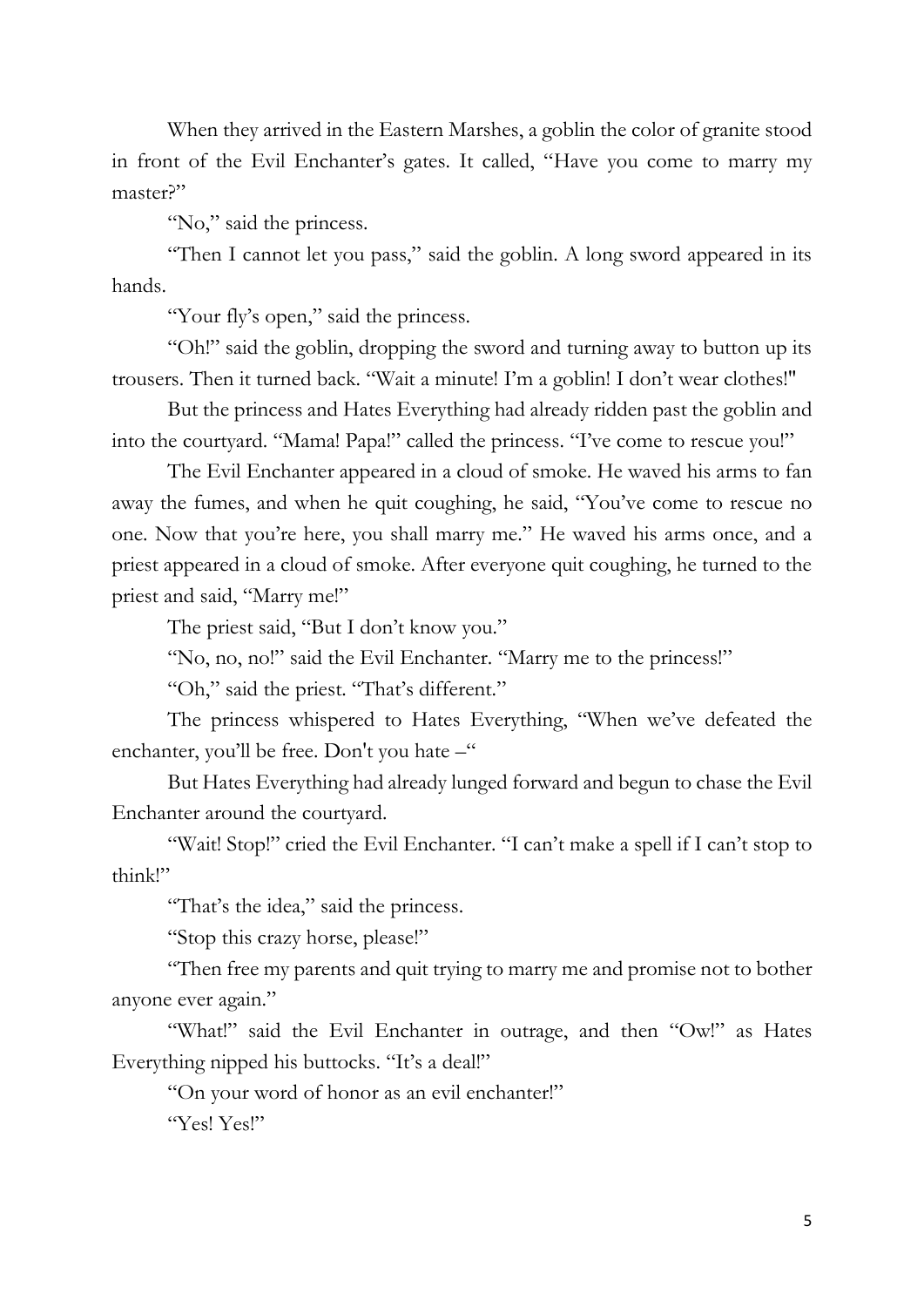"Very well." The princess leaped down from the saddle. "Hates Everything, you're free to go."

Hates Everything seemed as if he hated having to stop chasing the Evil Enchanter (and he probably did), but he came to the princess and looked at her as if maybe he didn't hate her as much as he hated everything else. The princess removed his saddle and gave him a hug, and he let her do that, even though he clearly hated it. Then he charged away from the enchanter's palace as if he didn't hate anything at all.

The Evil Enchanter said, "You didn't really beat me. The horse beat me."

"Goblin!" the princess yelled. "I'll double your salary if you'll cut off the enchanter's head."

"Good deal!" said the goblin, appearing in the courtyard with its long sword in its hands.

"Wait!" said the Evil Enchanter. "O.K., you beat me fair and square."

"Don't cut off his head," said the princess.

"Darn," said the goblin.

"You can still come and work at our palace," said the princess.

"Good deal," said the goblin.

The Formerly Evil Enchanter waved his arms, and the king, the queen, the goblin, the enchanter, the priest, and the princess all appeared in the throne room where the page was assembling the country's generals to go rescue their missing royal family.

"Papa?" the princess said. "See how well the page managed things while we were gone? Don't you think you should make him a prince and engage him to your daughter?"

"I hadn't—" said the king, but the queen nudged him with her elbow. "Oh, right. That's exactly what I was planning to do. If that's all right with you, young man."

The page smiled shyly, then said, "Yes, Your Majesty, that's very much all right with me."

The Formerly Evil Enchanter said, "What about me?"

The king said, "You can't be engaged to my daughter, too."